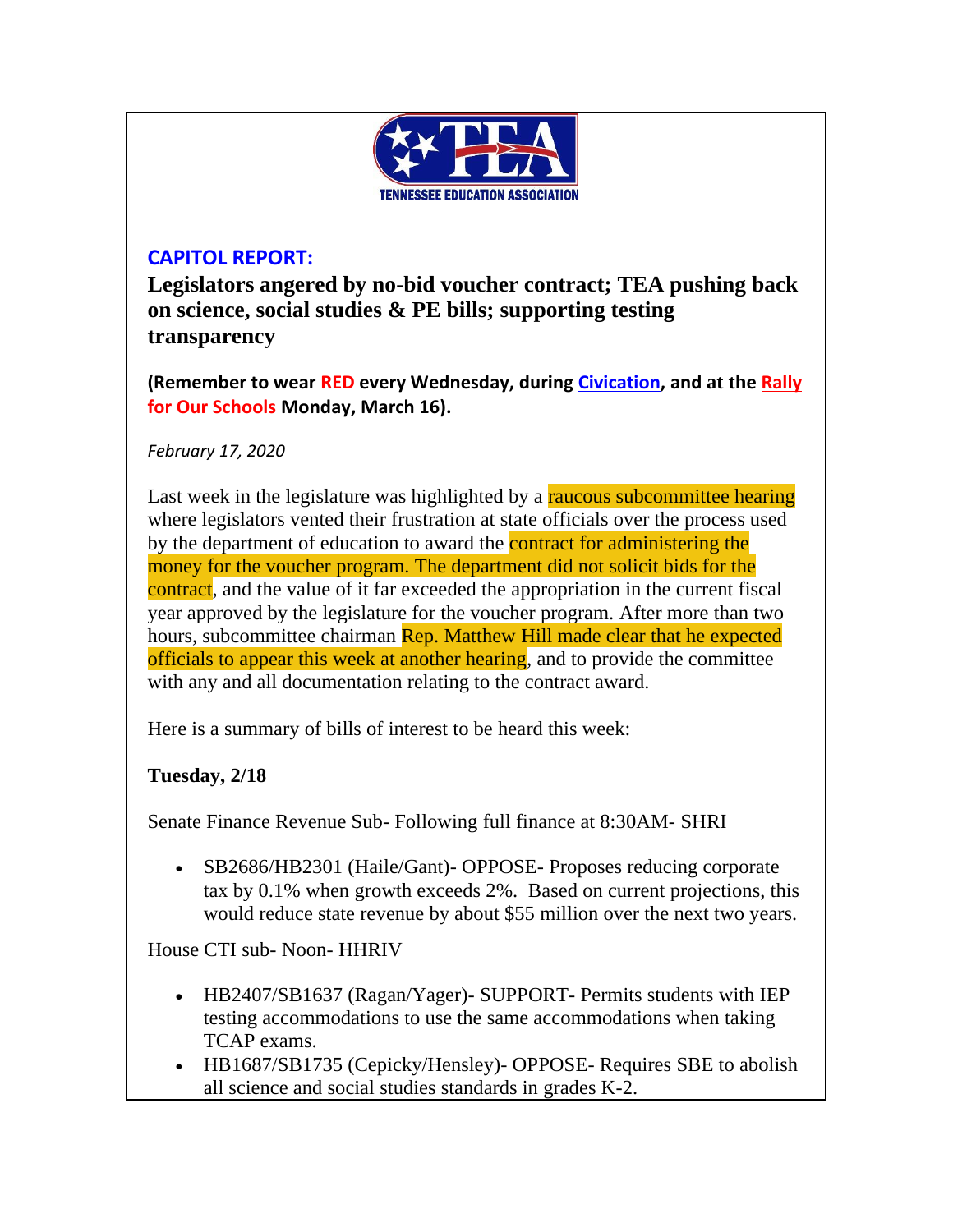• HB1688/SB1739 (Cepicky/Hensely)- OPPOSE- Deletes requirements that LEAs provide physical education class taught by a licensed teacher with a PE endorsement. Requires LEAs to provide for at least two 25 minute periods of physical activity per day.

## K-12 Sub- 4:30PM- HHRIII

- HB2002/SB2035 (Cepicky/Hensley)- SUPPORT- Requires SBE to establish class size and caseload standards for teachers with primary responsibility for students with an IEP.
- HB2335/SB2284 (Cepicky/Hensley)- SUPPORT- Requires TDOE to survey LEAs to determine whether there are adequate numbers of speech pathologists and report back to the legislature.
- HB1975/SB2262 (Moody/Gresham) MONITOR Adds offenses to the list of offenses the SBE shall automatically revoke a teaching license.
- HB2001/SB1962 (White/Gresham) MONITOR Requires county legislative bodies to make revenue estimates and determine the level of revenue necessary to meet local match requirements in state funding laws.
- HB1617/SB1616 (Dixie/Haile)- AMEND- Reduces the number of days from 14 to 3 that a teacher has to accept a job offer once extended.
- HB1993/SB2343 (Dunn/Gresham) OPPOSE Requires LEAs to have mandatory open enrollment periods.

### **Wednesday, 2/19**

House Education- 9AM- HHRI

• HB1826/SB1946 (Haston/Hensley)- SUPPORT- Requires LEAs to develop and make available to LEAs formative assessment question banks that align with summative assessments required by the state.

Senate Education- 3PM- SHRI

- SB1616/HB1617 (Haile/Dixie)- AMEND- See above description.
- SB2782/HB2059 (Bell/Cochran)- Authorizes LEAs to apply excess instructional time toward the required 180 days of instructional time if it is unused.
- SB1962/HB2001 (Gresham/White)- MONITOR- See above description.

# **[Sign up for Civication here](http://www.cvent.com/events/tea-civication/event-summary-fdfa814bfa504ffca38728d033d96363.aspx)**

# **[Sign up for the Rally here](http://www.teateachers.org/rally) or text Rally to 84693**

Please use these hashtags when posting your Civication and Rally photos/videos to social